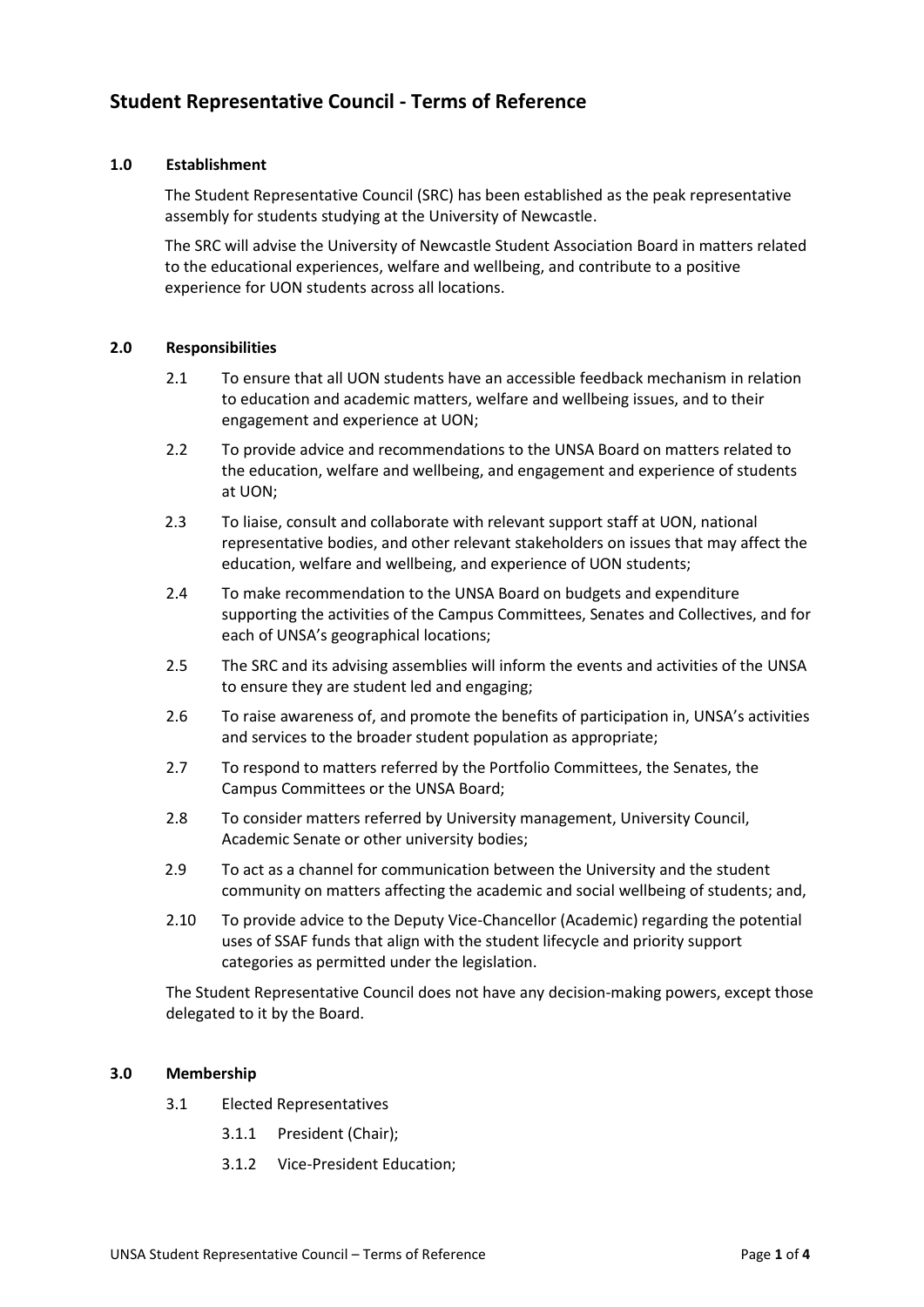- 3.1.3 Vice-President Engagement & Experience;
- 3.1.4 Vice-President Welfare & Wellbeing;
- 3.1.5 International Students' Senate Convenor;
- 3.1.6 Postgraduate Students' Senate Convenor;
- 3.1.7 Newcastle Campuses Committee Convenor;
- 3.1.8 Central Coast Campuses Committee Convenor;
- 3.1.9 Cloud Campus Committee Convenor;
- 3.1.10 Sydney Campus Committee Convenor;
- 3.1.11 Port Macquarie Campus Committee Convenor;
- 3.1.12 Disability Collective Convenor;
- 3.1.13 Indigenous Students' Collective Convenor;
- 3.1.14 Queer Collective Convenor;
- 3.1.15 Women's Collective Convenor; and,
- 3.1.16 Student Accommodation Representative
- 3.2 Additional Student Members. There are two additional members of the SRC, both are ex-officio appointments
	- 3.2.1 the Student Member on University Council is an Ex Officio appointment;
	- 3.2.2 one Student Representative of Academic Senate is elected from the student members of Academic Senate via an internal election and is an Ex Officio appointment.,
- 3.3 Executive
	- 3.3.1 Students elected to the roles of President, Vice-President Education, Vice-President Engagement & Experience, Vice-President Welfare & Wellbeing, International Students' Senate Convenor, and Postgraduate Students' Senate Convenor shall form the Executive.

#### 3.4 Term of Office

- 3.4.1 For elected and Ex Officio members the Term of Office shall be 1 January to 31 December of the year following election.
- 3.5 At the discretion of the Chair, members of the UNSA may attend with rights of audience and debate.

#### **4.0 Casual Vacancies**

- 4.1 A casual vacancy on the SRC shall occur if a member is deemed to have vacated their position. A position of the SRC shall be deemed to have been vacated if the member:
	- a) resigns from the office in writing, addressed to the SRC Secretary. Such resignation will take effect on the date stated in the resignation, or in the case of no stipulated date, at the expiration of 14 days of the service of notice to the SRC Secretary;
	- b) is absent from two consecutive meetings of the SRC without accepted apology or leave of the SRC; or,
	- c) ceases to be a current student of the University.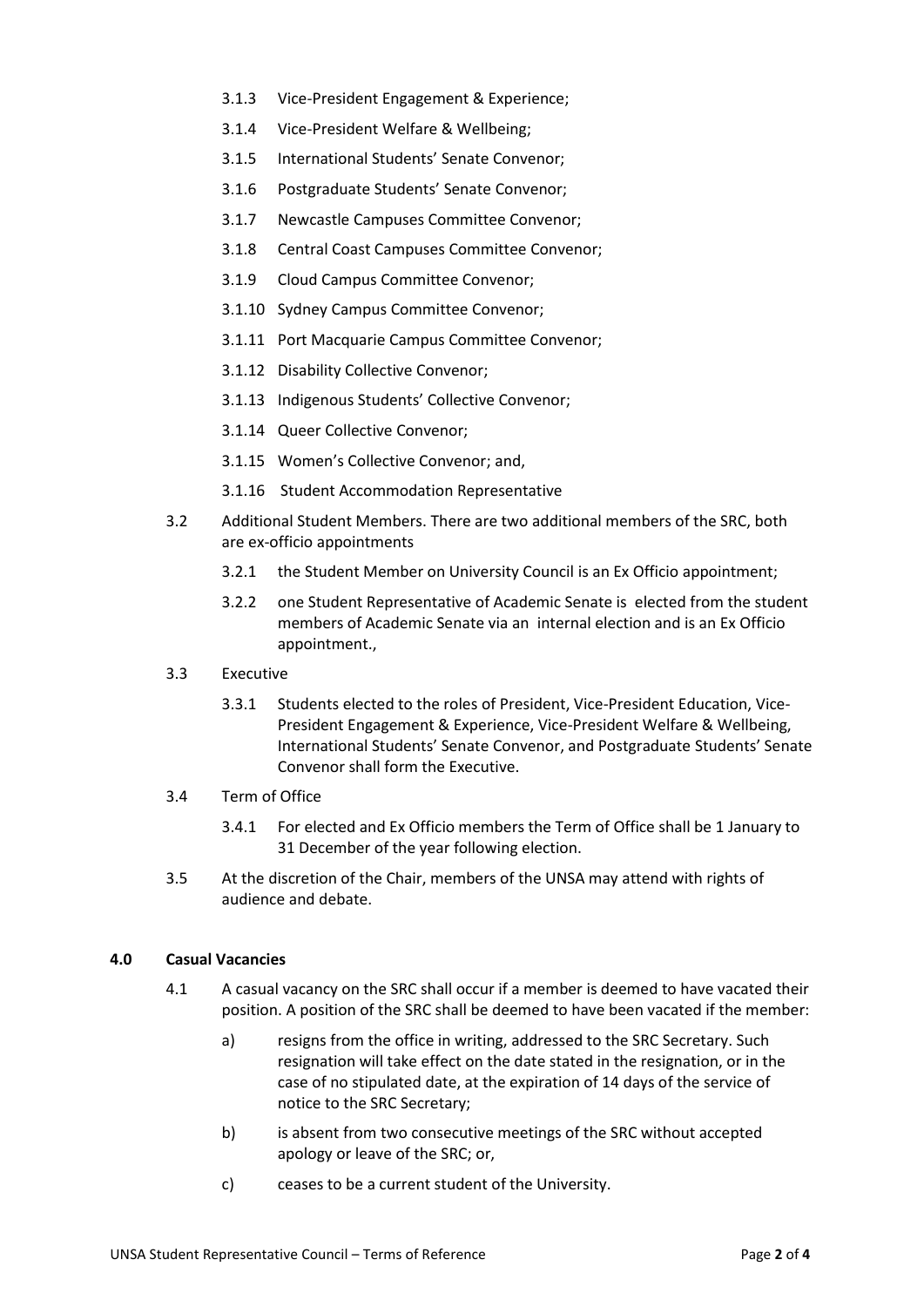- 4.2 The term of office for any member to fill a casual vacancy for an elected position shall be to 31 December of that year.
- 4.3 The SRC may continue to act notwithstanding any vacancy in its membership.

### **5.0 Removal of a Member from Office**

- 5.1 The SRC may recommend to members that an elected or appointed member shall be removed from office if a majority of Council members are satisfied the member:
	- 5.1.1 fails to comply with the provisions of these Terms of Reference; or,
	- 5.1.2 conducts themselves in a manner considered to be injurious or prejudicial to the character or interests of the Council or the Association, or contrary to the UON Code of Conduct.
- 5.2 If the SRC resolves that a member is to be removed from office under this section, the Council must as soon as practicable:
	- 5.2.1 give the member notice and the reasons for it; and,
	- 5.2.2 call a Council meeting to allow the member the opportunity to present fully their case and the SRC shall have the opportunity of presenting its case. Any resolution to remove the elected member shall be determined by the vote of the members present.
- 5.3 Appeals
	- 5.3.1 If a member, removed from office by the Council, believes their removal to be unfair or not in accordance with the Terms of Reference, the removed member may access the University's official grievance processes.

#### **6.0 Reporting and Flow of Business**

- 6.1 The SRC shall report to each meeting of the UNSA Board via the President's Report and other reports as required;
- 6.2 The unconfirmed minutes of each meeting will be publicly available on the Association website within five working days of approval by the Chair.

#### **7.0 Committees**

- 7.1 The Council may establish committees of a standing or ad hoc nature as it deems appropriate.
	- 7.1.1 The Terms of Reference of each sub-committee shall be approved by the SRC and constructed to ensure consistency and coordination between the functions of all sub-committees and standing committees of UNSA.
	- 7.1.2 The SRC shall receive reports from all such sub-committees and have responsibility to monitor and evaluate each sub-committee's activities in respect of their responsibilities.

#### **8.0 Frequency of Meetings**

8.1 The SRC shall meet at least six times each year;